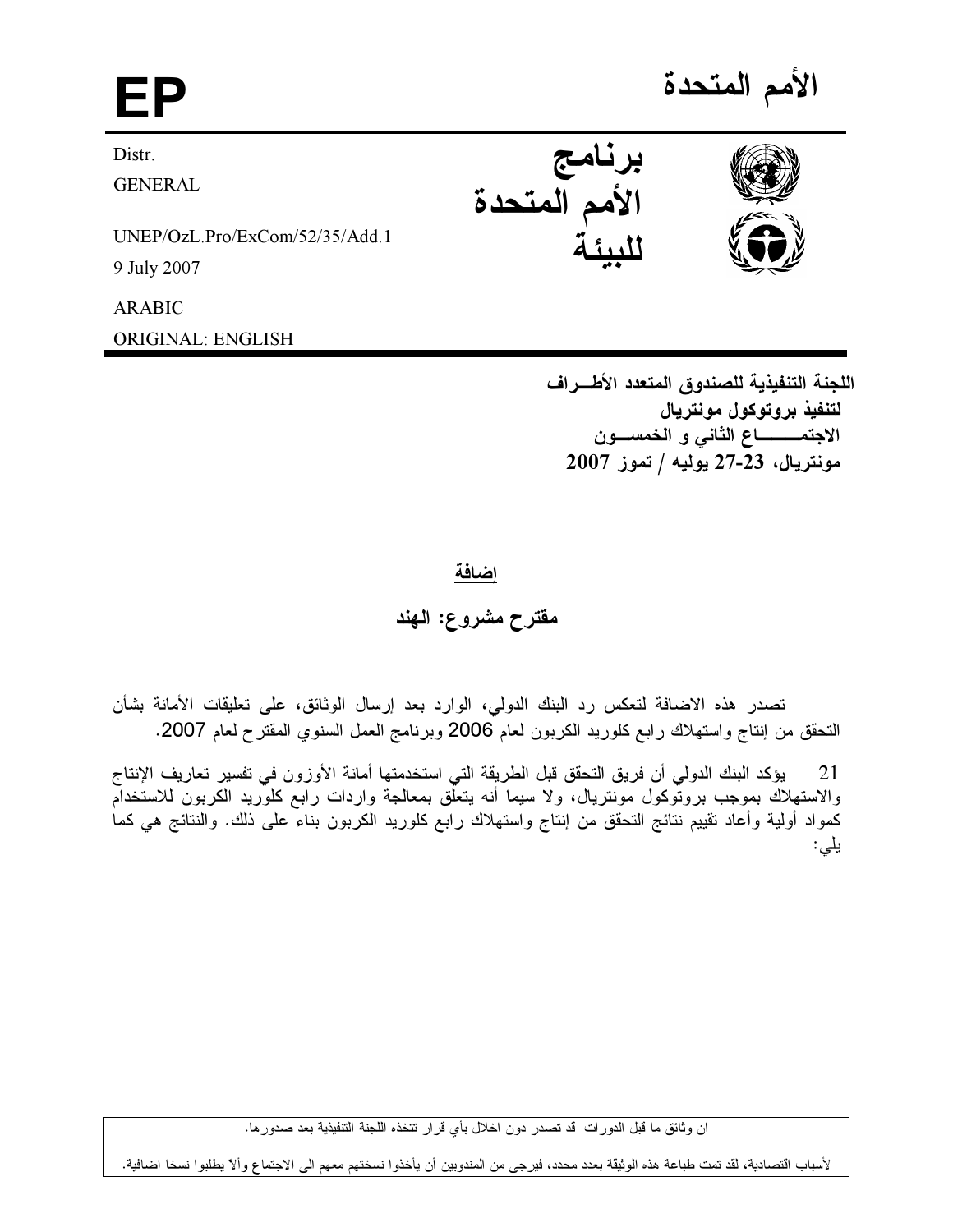## الجدول 4

## الإنتاج والاستهلاك حسب بروتوكول مونتريال (بالأطنان المترية)

| الكمية (بالأطنان المترية) | الإنتاج حسب بروتوكول مونتريال    |
|---------------------------|----------------------------------|
| 13 878                    | الإنتاج الاجمالي                 |
| 12 853                    | الاستخدام كمواد أولية*           |
|                           | التدمير                          |
| 1 0 2 5                   | الإنتاج للاستخدام الخاضع للرقابة |

| الاستهلاك حسب بروتوكول مونتريال    | الكمية (بالأطنان المترية) |  |
|------------------------------------|---------------------------|--|
| الإنتاج للاستخدام الخاضع للرقابة   | 1 0 2 5                   |  |
| الوار دات **                       |                           |  |
| الصادر ات                          |                           |  |
| الاستهلاك للاستخدام الخاضع للرقابة | 1 0 2 5                   |  |

ملاحظات:

\* لا يشمل هذا الرقم الاستخدام كمواد أولية المشتق من الواردات. ويمكن الحصول عليه كما يلي: الانتاج الاجمالي ناقصا المعبيعات من غير المواد الأولية ناقصا السحب من مخزونات عام 2004. من ثم: 878 13 – 67 أ – 42 (من ألجدول الثالث) = 853 12 طن متري

\*\* بموجب قواعد المواد المستنفدة للأوزون في الهند، لا تمنح تراخيص استيراد رابع كلوريد الكربون إلا إلى الاستخدام المسموح به. ومن ثم، لا نظهر الواردات البالغة 8481 طن متري لأغراض بيان الاستهلاك بموجب بروتوكول مونتريال.

تنوى حكومة الهند أن تستخدم الأموال من برنامج عمل عام 2007 لتمويل أنشطة التحويل من قبل 22 الشركات التي أنشأت بعد تموز/يولية 1995 وتلتزم بأن تفعل ذلك بعد أن تولمي الصناعات المؤهلة الأولوية ولكنها انتهت من القضاء التدريجي دون حاجة إلى المساعدة. وينفذ هذا المقترح شرط المرونة في الاتفاق الذي ينص على "المرونة الكاملة في استخدام مساعدة الصندوق المتعدد الأطراف لتحقيق الأهداف الشاملة لهذا الاتفاق وتلبية التزاماتها بموجب بروتوكول مونتريال". ويسمح للأموال "بإعادة تخصيصها لأنشطة أخرى طالما النفقات نتمشى مع هذا الاتفاق ومؤهلة في سياق بروتوكول موَّنتريال. ويجوز استخدام أي مبالغ متبقية مقدمة إلى بلد عملا بهذًا الاتفاق بأي طريقة يعتقد البلد أنها تحقق القضاء الندريجي على رابع كلوريد الكربون بطريقة فعالة وتتسم بالكفاءة".

وتمشيا مع المقرر 12/51، يسعى البنك الدولي للحصول على ترخيص من اللجنة التنفيذية قبل توجيه أي 23 مبالغ إلى الشركت التي أنشأت بعد تموز/يولية 1995.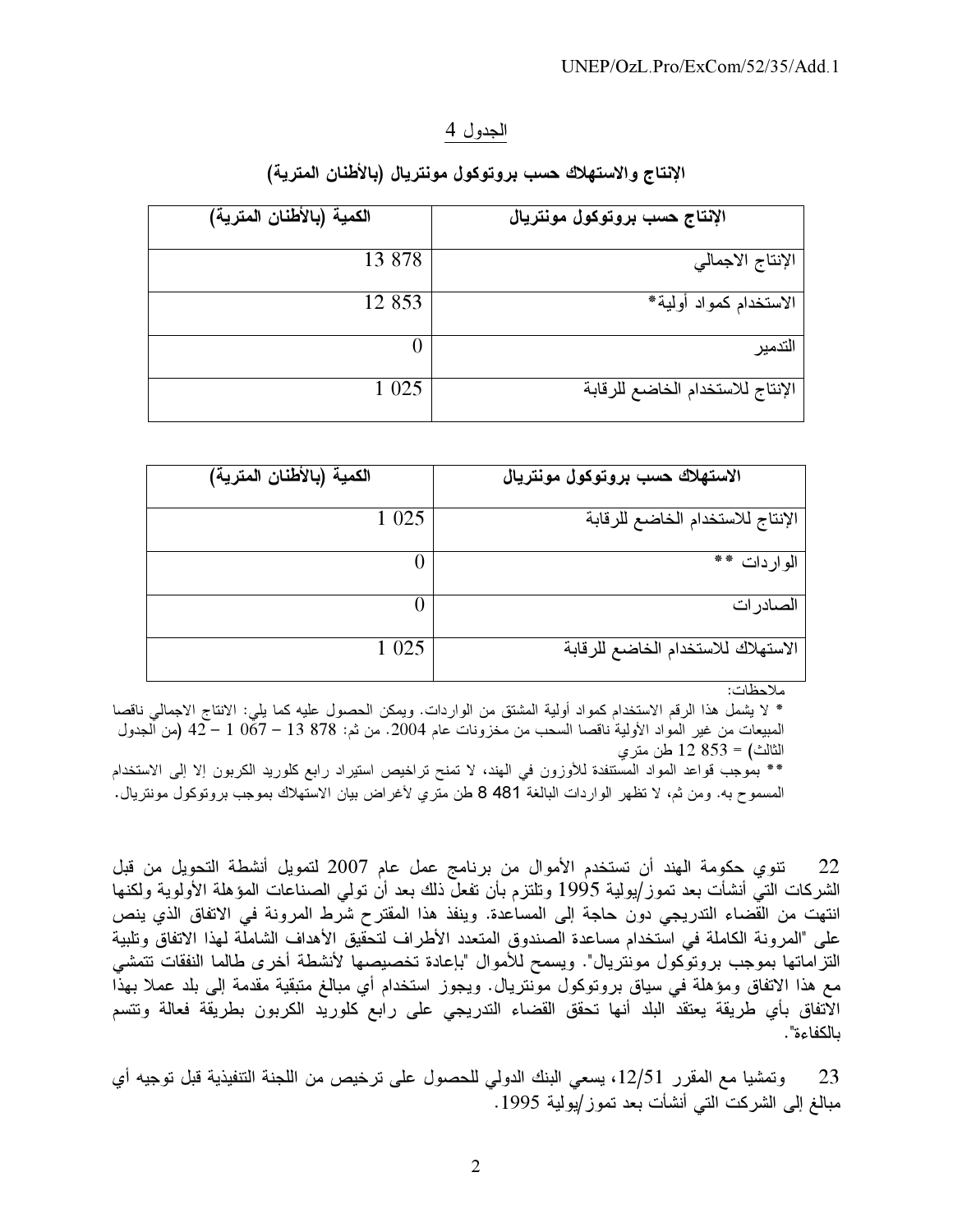- استبدل الفقرة 41 والجدول 7 بـــــما يلي:
- واستجابة لطلب الأمانة لتقييم أثر برامج القطاع التي يجرى تنفيذها من قبل وكالات مختلفة، قدم البنك 41 الدولمي النقدير النالمي حسب الوكالة وحسب القطآع لتحقيق برنامج العمل السنوي لعام 2006:

| عدد المشروعات المخططة<br>للانتهاء في 2007            | الاستهلاك في 2006<br>(بأطنان من قدر ات<br>استنفاد الأوزون) | الاستهلاك في 2005<br>(بأطنان من فدرات<br>استنفاد الأوزون) | الفطاعات التي تمت<br>تغطيتها                                | الوكالة المنفذة   |
|------------------------------------------------------|------------------------------------------------------------|-----------------------------------------------------------|-------------------------------------------------------------|-------------------|
| واجبة الانتهاء و25<br>9)<br>- 34<br>جديدة)           | 955                                                        | 1322                                                      | المذيبات/عامل تصنيع<br>کیمیائی                              | البنك الدولمي     |
| 10 (7 مشروعات حالية يجرى<br>الانتهاء منها و 3 جديدة) | 173                                                        | 335                                                       | عامل تصنيع كيميائي                                          | اليو نيدو         |
| كل 9 شركات للانتهاء منها في<br>2007                  | صفر *                                                      | صفر *                                                     | تنظيف المعادن                                               | اليوئندبي/اليابان |
| (مشروعات جديدة للتمويل<br>-10<br>تبدأ هذا العام)     | لأنتاح**                                                   | لا نتاح**                                                 | و تنظیف<br>المنسو جات<br>المعادن (مشروعات<br>غير استثمارية) | GTZ/فرنسا         |
| 63                                                   | 1128                                                       | 1657                                                      |                                                             | المجموع           |

الجدول 7

استنفاد الأوزون في عام 2004.

\*\* نتيجة للصعوبة في الحصول على استهلاك رابع كلوريد الكربون في الشركات الصغيرة، تم الابلاغ عن الاستهلاك في هذا<br>القطاع كجزء من الأنشطة التي اضطلع بها البنك، وهو الوكالة الرائدة لهذا المشروع.

قد ترغب اللجنة التنفيذية في أن تنظر : 42

- في ان تطلب من البنك الدولي مواصلة رصد التحرك في جرد رابع كلوريد الكربون  $\binom{1}{1}$ الْمُحتفظ به لدي كل من منتجَّى ومستعملي المواد الأولية، كجزء منَّ ممارسة التحقق السنوي، للحصول على مجموع إنتاج واستيراد رابع كلوريد الكربون؛
- أن ترخص باستخدام مبالغ مشروعات لمساعدة الصناعات التي تأسست بعد تموز /يولية (ب) 1995 بناء على أحكام شَّرط المرونة في الاتفاق، بشرط تمويَّل الشركات المؤهلة على أساس الأولموية؛